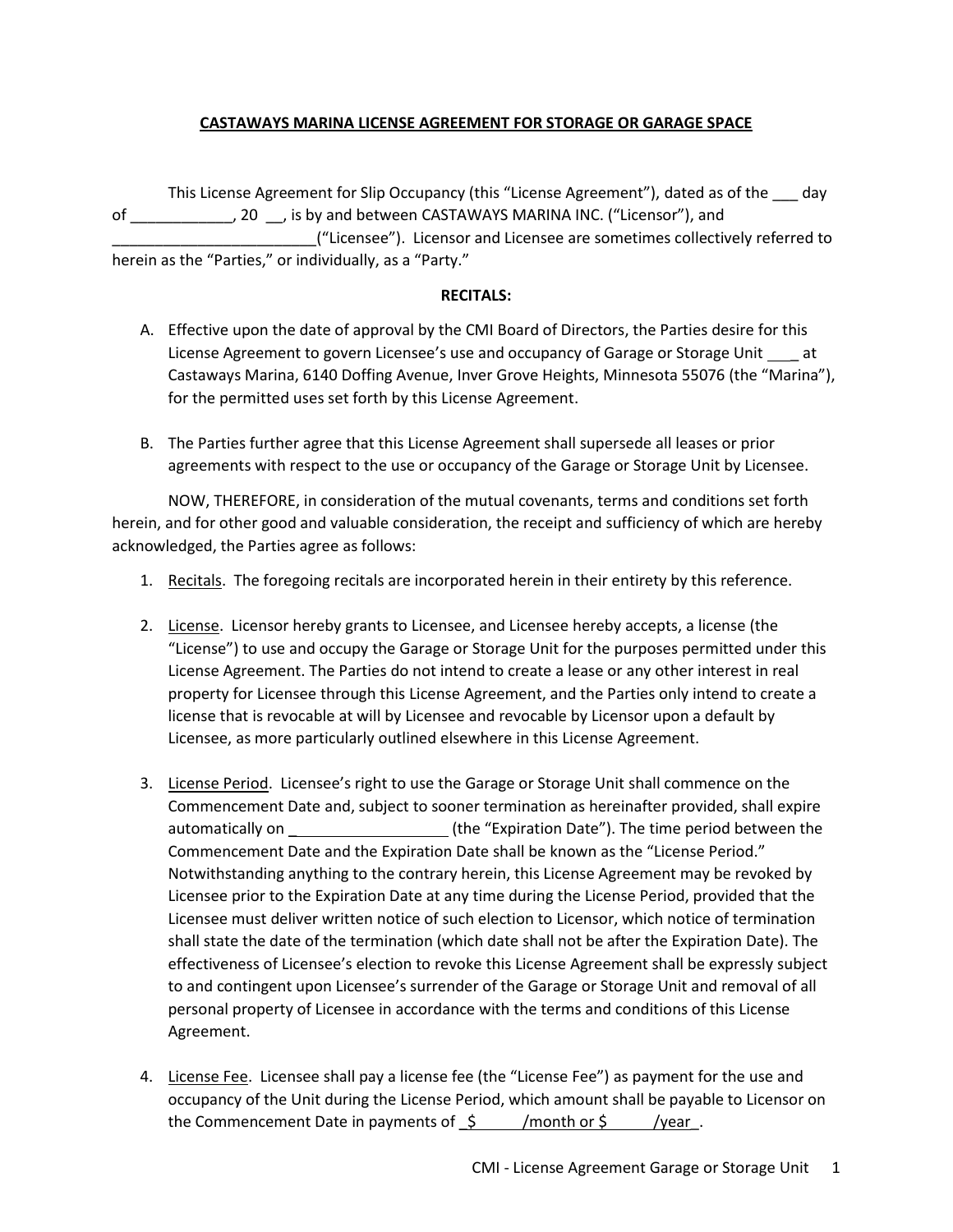- 5. Permitted Uses. During the License Period, the Garage or Storage Unit shall be used for the temporary storage of Licensee's personal property and for no other purpose or use.
- 6. Surrender. On or before the Expiration Date, or the sooner termination of this License Agreement, Licensee shall remove the property at Licensee's sole cost and expense, and Licensee shall vacate and surrender full and complete possession of the Garage or Storage Unit and the Marina's common elements to Licensor in substantially similar condition as existing on the Commencement Date. The surrender obligations outlined herein shall survive any cancellation, expiration, or termination, for any reason, of this License Agreement. Licensee shall forfeit all personal property left at the Marina following the removal of his/her property.
- 7. Holdover. In the event that Licensee holds over and continues to use or occupy the Garage or Storage Unit after the Expiration Date or earlier termination of this License Agreement (each, a "Holdover Event"), Licensor may, in the sole and absolute discretion of Licensor, elect to take possession of the stored property and cause it to be removed and stored in such place as may be convenient for Licensor, in addition to such further action as may be necessary for the safe and efficient operation of the Marina, as determined in Licensor's sole discretion. Upon any such Holdover Event, Licensee agrees to the following:
	- a. Holdover Fee. Licensee shall pay to Licensor a daily charge of \$1.50 per square foot of rented space for each day the Licensee continues to occupy the Garage or Storage Unit beyond the Expiration Date or the date of earlier termination (the "Holdover Fee"). The daily payment obligation of the Holdover Fee is in addition to, and is not a substitute for, all other remedies available to Licensor under applicable law or in equity.
	- b. Reimbursement of Expenses. In addition to the Holdover Fee, Licensee shall be obligated to reimburse Licensor for the following: (i) all costs, expenses or other fees incurred by Licensor (including but not limited to reasonable attorneys' fees or court expenses) to enforce this License Agreement; (ii) all costs, expenses or other charges incurred by Licensor for damages caused to the facilities of the Marina which are directly or indirectly caused or related to Licensee's use, occupancy and/or removal of the stored property; and (iii) all lost rental income resulting from the Holdover Event.
- 8. Default. If Licensee defaults in the performance of its obligations under this License Agreement, Licensor shall have the right to terminate this License Agreement effective immediately upon delivery of written notice to Licensee and to pursue any other remedies available at law or in equity, including but not limited to all rights or remedies set forth by this License Agreement.
- 9. Assignment. This License Agreement and the rights, duties, obligations and privileges hereunder may not be assigned by Licensee without the prior written consent of Licensor, which may be withheld in Licensor's sole discretion.
- 10. Governing Law. This License Agreement shall be governed by and construed in accordance with the laws of the State of Minnesota.